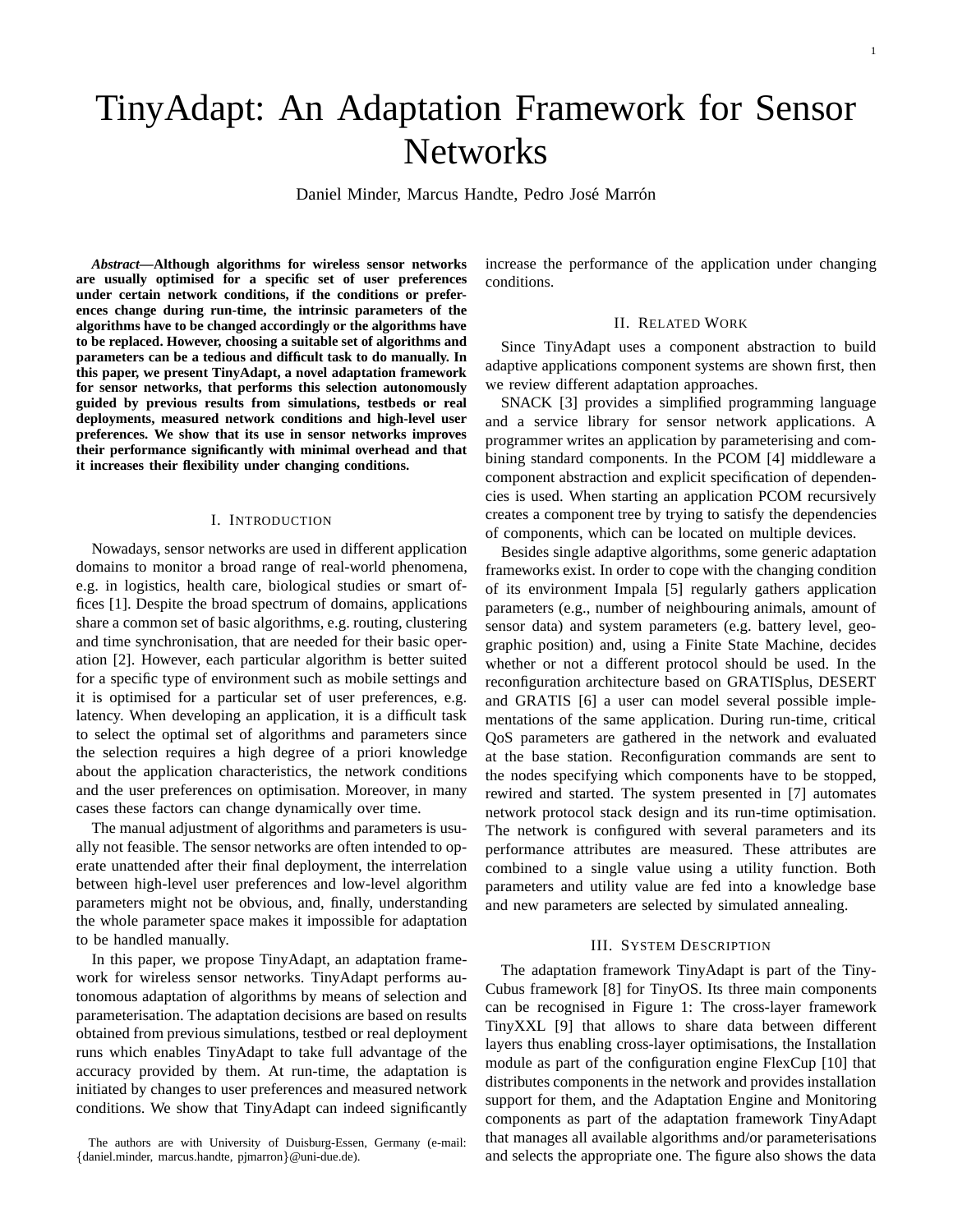

Fig. 1: System Overview

flow between components (solid lines) and the interactions between different users, framework, program, and simulator or testbed controlled by TinyAdapt (dashed lines).

In general, the TinyAdapt framework consists of a preinstallation part and a run-time system. Before installation different algorithms and different parameters for algorithms are evaluated. The results are stored in the Characteristics Table, which is used during run-time in the adaptation engine to select the best algorithm or best parameterisation. The definition of best is given by the user in form of a so called Goal Definition.

#### *A. Pre-installation*

During the pre-installation phase, parameterisable algorithms have to be prepared to use TinyXXL and the different algorithms and parameterisations have to be evaluated. Finally, modifications to the Characteristics Table are possible.

*1) TinyXXL:* TinyAdapt uses the cross-layer framework TinyXXL to parameterise an algorithm or the application. This minimises code dependencies between the algorithm modules

and the TinyAdapt framework modules. As [9] points out, the necessary changes to use shared cross-layer instead of private data are minimal and straight forward. If immediate reaction is necessary when a parameter changes the user needs to provide a 'changed' event for this parameter. For example, if a data rate parameter is changed a timer usually needs to be stopped and restarted with the new rate.

*2) Algorithm Evaluation:* During this step the algorithms are evaluated using a simulator, a testbed or a real deployment. The more the simulation or the testbed resembles the final deployment of the application the better the adaptation engine will perform during run-time.

The engineer guides TinyAdapt by providing the application, the (parameterisable) algorithms, a list of possible values for the algorithm parameters, different simulator settings, and a list of network and performance parameters.

The algorithm parameters A are those that were included in TinyXXL in the preparation step. Since they are specific for each (type of) algorithm TinyAdapt does not make any assumptions. For each parameter, particular values are indicated that should be tested. TinyAdapt will create a new application for each parameter combination, deploy and test it.

When simulation is used several simulator settings have to be provided: for example the number of nodes, their locations, and, if needed, a mobility model or sensor sample data. These simulator settings affect certain network parameters N. Since from a node's perspective the change rate of the neighbours can be quite different than an average node speed from the simulator settings the network parameters are measured during run-time and not derived from the simulator settings. The network parameters currently implemented are Number of Neighbours and Mobility. If static scenarios are evaluated the user can also decide to switch off the Monitoring component.

The algorithms are evaluated with respect to several metrics, which we call performance parameters  $P$ . Some parameters are general for all algorithms, e.g. power consumption, others are specific for one class of algorithms, e.g. delivery ratio for routing algorithms. Currently, the parameters Power Consumption, Delivery Ration and Latency are implemented.

#### *B. Characteristics Table*

All three parameters sets  $A$ ,  $N$  and  $P$  are collected for each algorithm in the Characteristics Table. After the algorithm evaluation part this table largely describes the behaviour of an algorithm with specific parameters under various conditions with respect to specific performance metrics.

In a post-processing step the table is examined and irrelevant parameter values are filtered out. A value is considered irrelevant if it does not influence the performance parameters significantly and instead a neighbouring value can be used. A curtailing algorithm suggests such values and presents them to the application engineer together with the error introduced by removing this value. He finally decides if he wants to have a more compact characteristics table by unifying more parameter values while accepting a possibly higher error and, therefore, a less accurate adaptation result or if he wants to have a larger table supporting more accurate adaptation.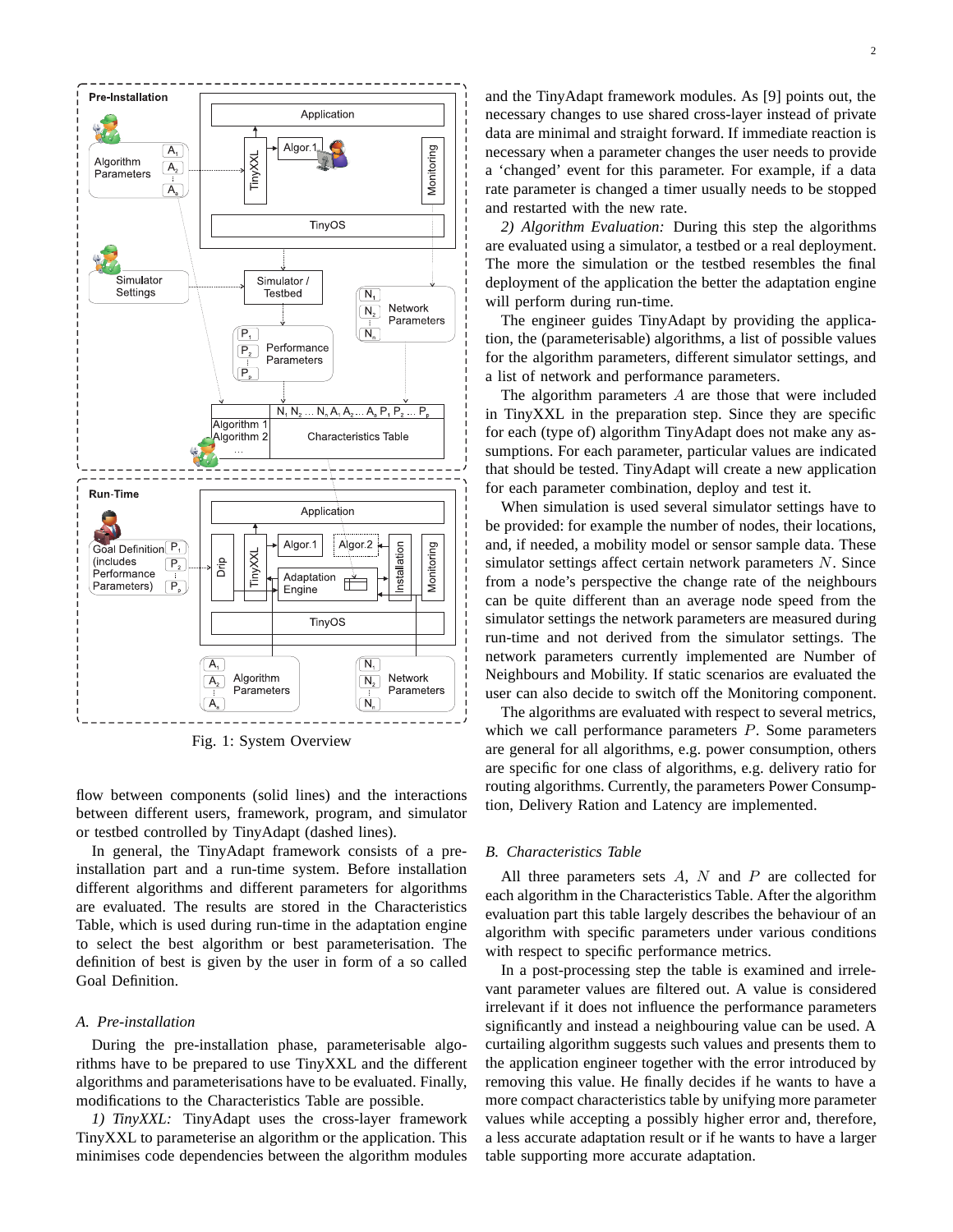# *C. Run-time System*

*1) Architecture:* Several components have been added in the adaptable program compared to the test program. The Adaptation Engine is the core since it communicates with the other components and controls the adaptation process. The Characteristics Table is included here as well. As in the test program TinyXXL is connected with the parameterisable algorithms and application, but now new algorithm parameter values A can be set by the Adaptation Engine. The Monitoring component is also still present but it reports the network parameters  $N$  to the Adaptation Engine. The Drip component is responsible for disseminating a Goal Definition in the network and passing it to the Adaptation Engine. Finally, the Adaptation Engine can instruct the Installation component to replace the currently running algorithm by a different one.

*2) Adaptation process:* When a new Goal Definition arrives or network parameters change the adaptation process is triggered. A Goal Definition consists of constraint, relaxation and optimisation definitions. Constraints define requirements that the user of a sensor network has and that the application has to fulfil. They can be expressed as an inequality using the elements of  $P$ . For example, the user could specify a maximum power consumption of 0.4W and a delivery ratio of at least 80%.

When applying these constraints and the current values of the network parameters to the Characteristics Table three cases can happen: Exactly one matching algorithm or parameterisation is found, more than one or none at all. The first case is the simplest since we can directly select this solution. TinyAdapt also provides a way for resolving both other cases: If no algorithm is found, the user can provide a list of constraints which can be relaxed, e.g. the delivery ratio in steps of 5% until 50% are reached. After each relaxation step the (new) constraints are re-evaluated until at least one matching algorithm or parameterisation is found.

If eventually more than one algorithm or parameterisation fits (with or without relaxation), the user can specify an optimisation parameter and a direction. For example, the power consumption could be minimised.

The decision of the adaptation engine is communicated to other nodes to get a common agreement on how to adapt. Since it is not needed for the considered scenario we do not present it in this paper due to space restrictions.

The selected algorithm is installed or switched to if necessary. If the Characteristics Table for this algorithm contains parameters A, the algorithm has to be parameterised with them. For this purpose TinyAdapt sets the new value using TinyXXL. TinyXXL, in turn, notifies the parameterisable algorithms that one of its parameters has changed. The algorithm is then responsible for reading the new value from TinyXXL and acting accordingly.

## IV. EVALUATION

To test the TinyAdapt approach we consider security monitoring in a harbour by means of sensor nodes that are attached to the containers. The general objective of the application is to monitor the containers for a longer time without further intervention. In case suspicious conditions (e.g., vibrations or noise) are detected the harbour logistics centre can decide to select a higher data rate with a more robust transmission scheme. Of course, this will consume more energy than the long-term observation scheme and is, therefore, not suitable for normal operation.

We have built our application on TinyOS 2.1.0 using the Collection Tree Protocol (CTP). We changed the original TinyOS implementation of CTP so that the maximum beacon interval and the maximum number of retries when sending a data packet from node to node are stored in TinyXXL. Additionally, we enabled CC2420's Low Power Listening (LPL) and wired it to our LPL control module. TinyAdapt is integrated as module and interwoven by TinyXXL with the main application, CTP and LPL modules to share the algorithm parameters as explained in Section III-A1.

#### *A. Pre-installation phase*

The basic simulations are used to create the Characteristics Table as described in Section III-A2. All simulations are done using Avrora 1.7.110. MicaZ nodes are emulated, radio links are simulated using the lossy model. In general, communication is possible between the horizontal and vertical neighbours of a node. For the simulations, we abstract from the piling of the containers and place 25 MicaZ nodes in a 5x5 grid. The base station is located in one corner of this grid. Each node regularly sends measurements to the base station.

Four different algorithm parameters (data interval of application, maximum number of CTP retransmissions, maximum CTP beacon interval, low power listening interval) are tested with several different values. As performance parameters, the standard parameters as described in Section III-A2 are evaluated. Details on the parameters and on the curtailing step are omitted due to space restrictions.

# *B. Run-time results*

When building the application the start Goal Definition is evaluated and the parameters are set as default. In our example of a long-term observation application the Goal Definition requires a minimal delivery ratio of 90% and advises to optimise energy, which leads to a data packet interval of 30s and a LPL interval of 250ms. In the simulation, nodes are booted randomly at the beginning and after 5s setup time each node starts sending data packets regularly.

After 120 seconds, the user decides to switch from the long-term observation mode to a fine-granular observation. Therefore, a new packet interval of 2s, a maximum latency of 1s and delivery ratio as new optimisation goal is distributed to the network via the base station. TinyAdapt reacts to the changed Goal Definition, selects a different parameterisation (data interval 2s, LPL off) and configures the algorithms accordingly. The simulation stops after another 130s.

In the presented application, the Characteristics Table needs 448 bytes of RAM, which can be further reduced since we did not remove constant parameters. The new Goal Definition that is distributed in the network is only 13 bytes long. The adaptation process takes 1.32ms only.